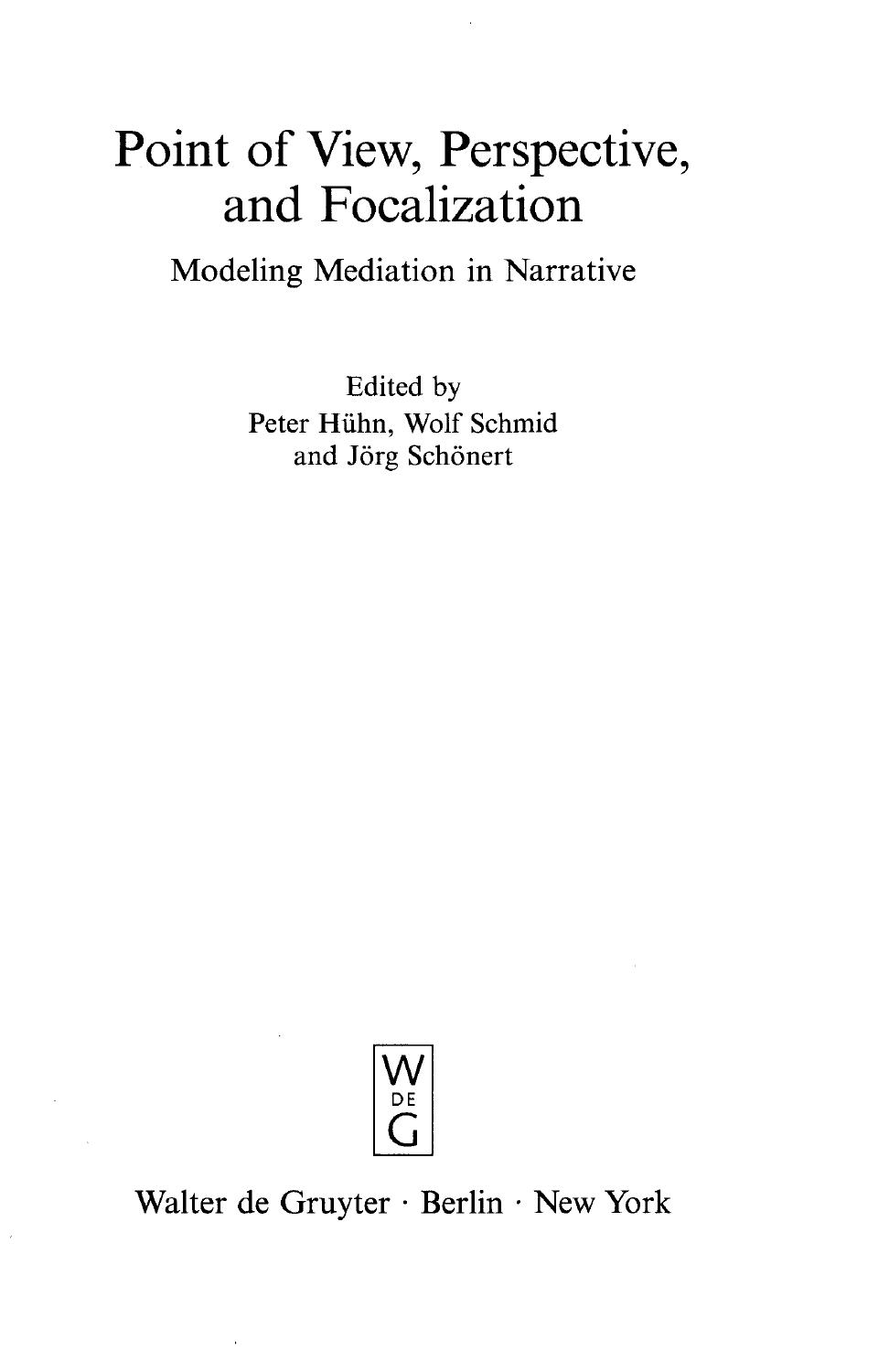## **Contents**

 $\bar{\beta}$ 

|                                                                                                                                                | 1   |
|------------------------------------------------------------------------------------------------------------------------------------------------|-----|
| Part I: Re-Specifications of Perspective                                                                                                       |     |
| JAN CHRISTOPH MEISTER, JÖRG SCHÖNERT                                                                                                           | 11  |
| <b>URI MARGOLIN</b>                                                                                                                            | 41  |
| <b>TATJANA JESCH, MALTE STEIN</b><br>Perspectivization and Focalization: Two Concepts—One<br>Meaning? An Attempt at Conceptual Differentiation | 59  |
| <b>ALAIN RABATEL</b><br>A Brief Introduction to an Enunciative Approach to Point of                                                            | 79  |
| <b>GUNTHER MARTENS</b><br>Narrative and Stylistic Agency: The Case of Overt Narration                                                          | 99  |
| <b>DAVID HERMAN</b><br>Beyond Voice and Vision: Cognitive Grammar and Focalization                                                             | 119 |
| <b>BRIAN RICHARDSON</b><br>Plural Focalization, Singular Voices: Wandering Perspectives in                                                     | 143 |

 $\sim$ 

 $\hat{u}$ 

 $\bar{z}$ 

 $\sim$